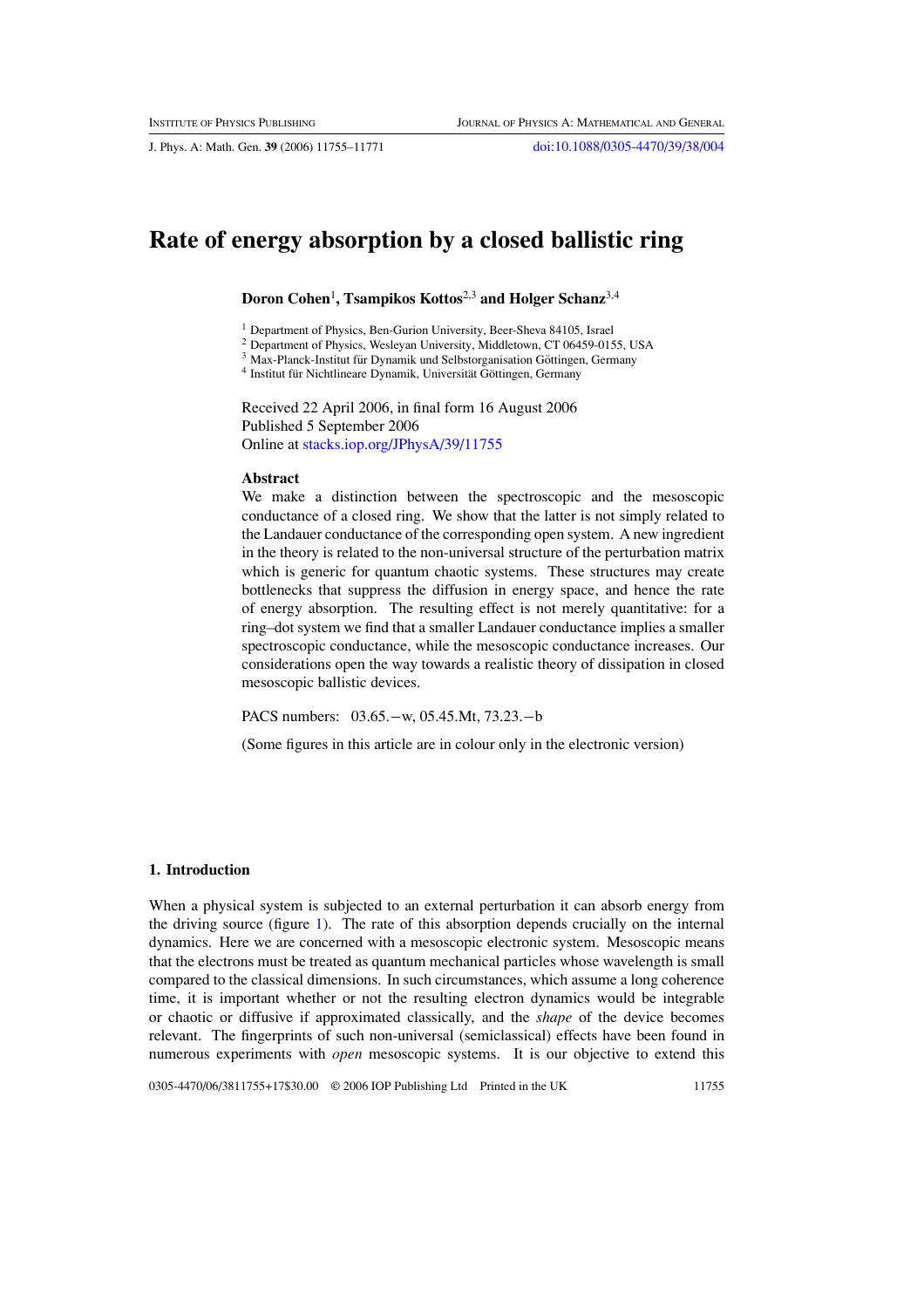<span id="page-1-0"></span>

Figure 1. The phenomenology of energy absorption. In the upper panel we present a block diagram. We highlight the rate of energy absorption  $\dot{W}$  which depends on the energy broadening parameter  $\Gamma$ . We also highlight the rate  $\hat{Q}$  of 'heat flow' to the bath, which depends on the energy relaxation rate  $\gamma_{\text{rlx}}$ . In the lower panel we plot how *W* depends on time. If  $\gamma_{\text{rlx}}$  is small then there is a transient to a slower absorption rate that depends on  $\Gamma$ .

idea into the realm of *closed* mesoscopic systems, in the context of (semilinear) response theory<sup>5</sup>.

*Main observation:* in this paper, we expose a new ingredient in the theory of energy absorption by closed mesoscopic driven systems. The main idea is that there are circumstances in which the rate of absorption depends on the possibility of making *long sequences of transitions*. The possibility of making a connected sequence of transitions between energy levels is greatly affected by structures in the energy landscape of the device. These structures are the fingerprint of the 'shape' of the device, and more generally they are implied by semiclassical considerations. In the quantum chaos literature such structures are termed as non-universal so as to distinguish them from the universal fluctuations which are described by random matrix theory. In the context of energy absorption the most important non-universal effect is the presence of 'bottlenecks' in energy space where the couplings between levels are small. The rate of energy absorption can be greatly reduced by the presence of such bottlenecks. In order to take the effect of these structures into account we have to go beyond the conventional framework of linear response theory (LRT).

*Main application:* closed mesoscopic rings are of great interest [\[1–9](#page-15-0)]. For such devices the relation between the conductance and the internal dynamics is understood much less [\[10](#page-16-0)] than for open systems. This is not surprising if one realizes that the theoretical analysis of *G* relies on completely different concepts in the *open* and in the *closed* case. For an open system the Landauer formula expresses the conductance *GL* in terms of the scattering matrix of the device. This is a very convenient starting point for a subsequent analysis since it is not necessary to account for the dissipation of energy explicitly. By contrast, for closed systems the mechanism for dissipation is an issue. Conventionally one assumes a weak coupling to an external bath which leads to a steady state but preserves approximately the main features of the internal dynamics.

<sup>&</sup>lt;sup>5</sup> The response of chaotic systems to weak driving is 'linear' in the classical treatment. We look for a quantum mechanical related departure from linear response theory. This should be contrasted with the traditional studies of 'quantum chaos' models (such as the 'quantum kicked rotator') where in the absence of driving the system is integrable(!) and consequently the response is manifestly non-linear both classically and quantum mechanically.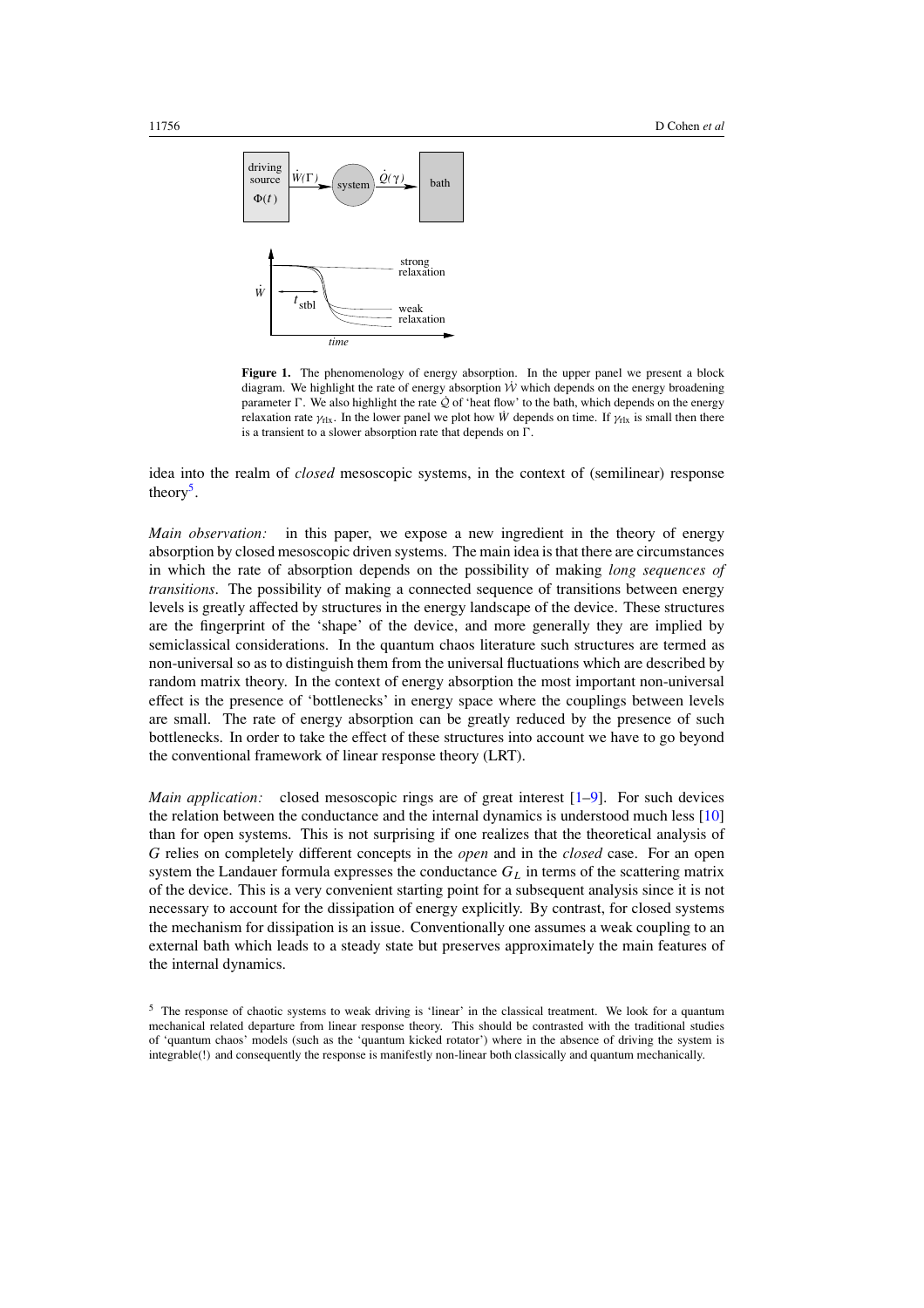<span id="page-2-0"></span>First measurements of the conductance of closed mesoscopic rings have been reported more than a decade ago [\[9](#page-15-0)]. In a typical experiment a collection of mesoscopic rings are driven by a time-dependent magnetic flux  $\Phi(t)$  which creates an electro-motive force (EMF)  $-\dot{\Phi}$  in each ring. Assuming that Ohm's law applies, the induced current is  $I = -G\dot{\Phi}$  and consequently the rate of energy absorption is given by Joule's law as

$$
\dot{\mathcal{W}} \equiv \text{Rate of energy absorption} = G\dot{\Phi}^2,\tag{1}
$$

where *G* is called the conductance<sup>6</sup>. One should be very careful with the terminology here. We neither consider 'two terminal measurement' of the conductance nor 'four terminal measurement'. One may say that closed ring is a 'zero terminal' device (no leads). So when we say 'conductance' we relate to the coefficient *G* in equation (1). In practice *G* is deduced from a measurement of the magnetic susceptibility  $\chi(\omega)$ . If we have a large collections of rings then *G* should be identified as the  $\omega \to 0$  limit of Im[ $\chi(\omega)/\omega$  divided by the number of rings. We are aware that some of the people in the condensed matter community avoid the use of the term 'conductance' for a zero terminal device. There are no leads attached, so a transport measurement in the sense of the Landauer geometry is not applicable. However, we are not aware of a better name for *G* of equation (1). We think that the terminology issue is mainly a matter of taste. Namely, if the ring were 1 m in diameter, rotating between the magnets of a commercial generator, no one would be bothered by calling *G* 'conductance', so why not to adopt the same terminology in the nanoscale?

In *typical circumstances*, which we define more precisely later on, the energy absorption process is dominated by Fermi–Golden-Rule (FGR) transitions, and the strong dynamical localization effect [\[5](#page-15-0)] is irrelevant. *We shall always assume this FGR regime and neglect other dissipation mechanisms* such as Landau–Zener transitions [\[11](#page-16-0)] or Debye relaxation [\[2\]](#page-15-0). The FGR picture with some extra assumptions (that we would like to challenge) is the basis for LRT. It leads to the Kubo formula, which is a major tool in many fields of theoretical physics and chemistry. Diagrammatic techniques of calculating conductance are based on this formula.

*Past works:* in the case of *diffusive rings*the Kubo formula leads to the Drude formula for *G*. A major challenge for past studies was to calculate and to measure weak-localization corrections to the Drude result, taking into account the level statistics and the type of occupation. For a review see [\[8](#page-15-0)]. It should be clear that these corrections do not change the leading order Kubo–Drude result.

*Present work:* in the case of *ballistic rings* we would like to argue that even if the FGR picture of energy absorption applies, still there are circumstances where the Kubo formula, and hence also the Drude result, fail even as a rough approximation. It should be clear that our theory is not in contradiction with LRT. Rather it goes beyond LRT, and reduces to LRT in the appropriate limit. The failure of the Kubo formula is related to non-universal features of the energy landscape which are implied by having a *mean-free path larger than the size of the system*. To some extent our theory is inspired by ideas from percolation theory: but *the percolation is in energy space rather than in real space*.

*Scope:* in this paper, we analyse an example of a single-mode device, while in a followup work [\[12\]](#page-16-0) we analyse an example of a multi-mode ring. The single-mode example of

<sup>6</sup> The terminology of this paper, and in particular our notion of 'conductance' are the same as in the theoretical review [\[8\]](#page-15-0) and in the experimental work [\[9](#page-15-0)].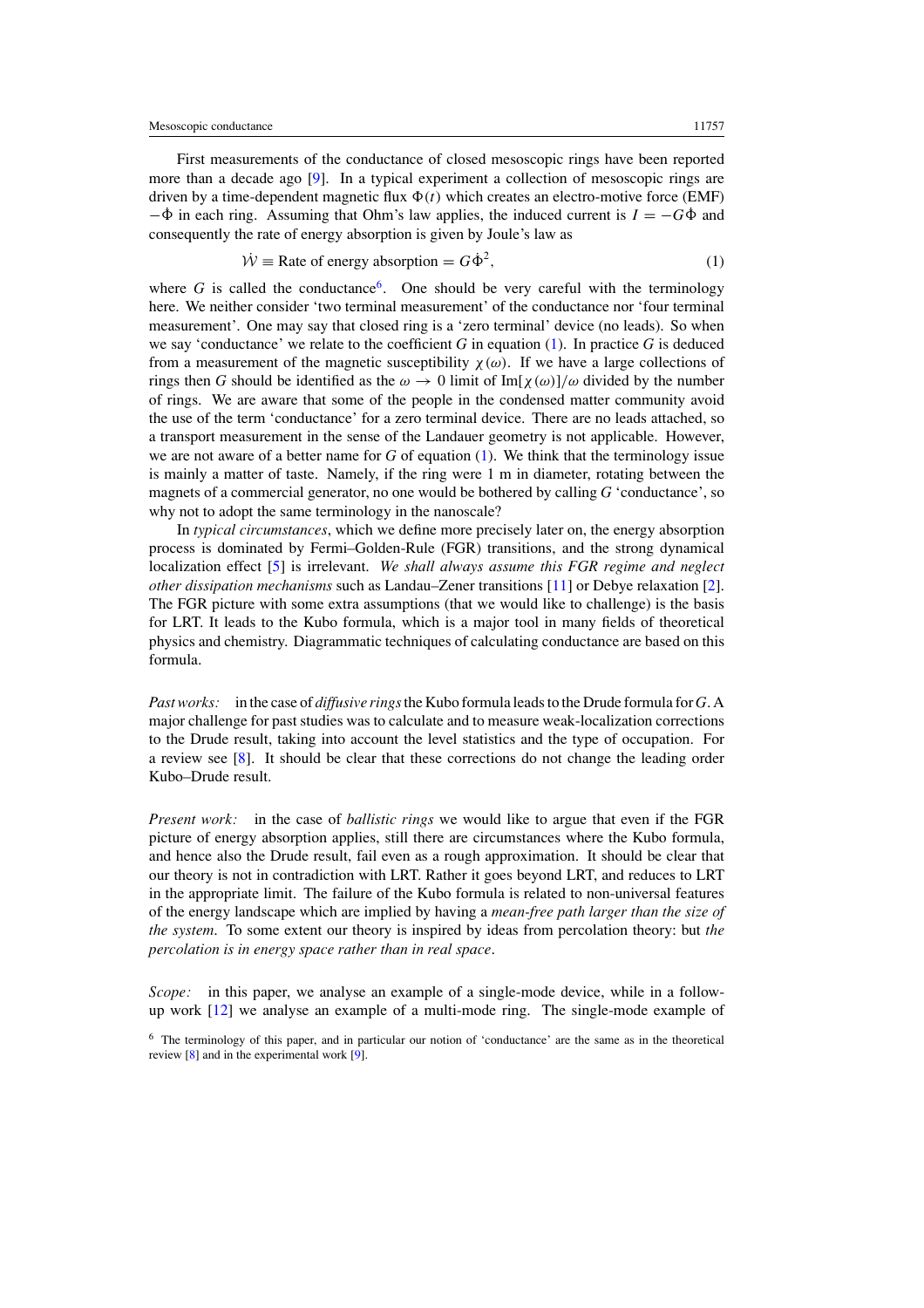<span id="page-3-0"></span>this paper (unlike the multi-mode example of  $[12]$  $[12]$ ) possibly seems somewhat artificial. Its advantage is its simplicity. Our interest in this paper is to clarify the main idea of the conductance calculation with one simple prototype example, rather than exploring the full range of possibilities. By now another non-trivial extension of the theory has been worked out in [\[13\]](#page-16-0), where the absorption of small metallic grains is calculated. The latter reference has suggested to describe the outcome of the theory as 'semilinear response'.

*Outline of this paper:* this paper consists of two parts. In the first part (sections 2[–9\)](#page-10-0) we present the general theoretical consideration. In particular,

- We define the notion of 'conductance' in the context of closed systems. This leads to our distinction between mesoscopic and spectroscopic conductance.
- We state our main results regarding the conductance of a single-mode ballistic device, and discuss their experimental significance.
- We review the FGR picture, and explain the emergence of diffusion in energy space, and the associated dissipation effect.
- We clarify the main ingredient in our theory, which is the calculation of the coarse-grained diffusion.
- We derive a formula for the mesoscopic conductance assuming a modulated energy landscape.

In the second part we focus on a specific example: a single-mode ring–dot model. We express the spectroscopic and the mesoscopic conductance as a function of the averaged Landauer conductance of the corresponding open system. We explore the dependence of the result on the level broadening  $\Gamma$ . Finally we summarize some key observations and point out again the limitations on the validity of our results.

## **2. Mesoscopic versus spectroscopic conductance**

For the understanding of this paper it is crucial to make a distinction between the spectroscopic conductance  $G_{\text{spec}}$  and the mesoscopic conductance  $G_{\text{meso}}$ . Both are defined as the dissipation coefficient which appears in equation [\(1\)](#page-2-0), but they relate to different circumstances. The bottom line is that  $G_{\text{spec}}$  is the measured value of *G* for small EMF, while  $G_{\text{meso}}$  is the measured value of *G* for large EMF. In later sections we shall explain that  $G_{\text{spec}}$  can be calculated using the traditional version of the Kubo formula, while *G*meso requires a different recipe. Thus it should be clear that our theory does not contradict LRT but rather covers a regime where LRT is no longer valid.

In order to explain the physical picture of energy absorption we refer to the block diagram of figure [1.](#page-1-0) On the one hand the driving source induces transitions between energy levels of the system, leading to an absorption of energy with some rate  $\dot{W}$ . On the other hand the system can release energy to some bath (phonons or the surrounding), which leads to a 'heat flow' with some rate  $\dot{Q}$ . As the system heats up a steady state is reached once  $\dot{Q} = \dot{W}$ .

It is essential to realize that the levels of the system are effectively 'broadened' due to the non-adiabaticity of the driving [\[14](#page-16-0)] or due to the interaction with the noisy environment [\[3\]](#page-15-0). Later we quantify this effect by introducing the level broadening parameter  $\Gamma$ . One should not make a confusion between

> $\Gamma$  = level broadening parameter in the theory  $\gamma_{\text{rlx}}$  = relaxation rate towards equilibrium.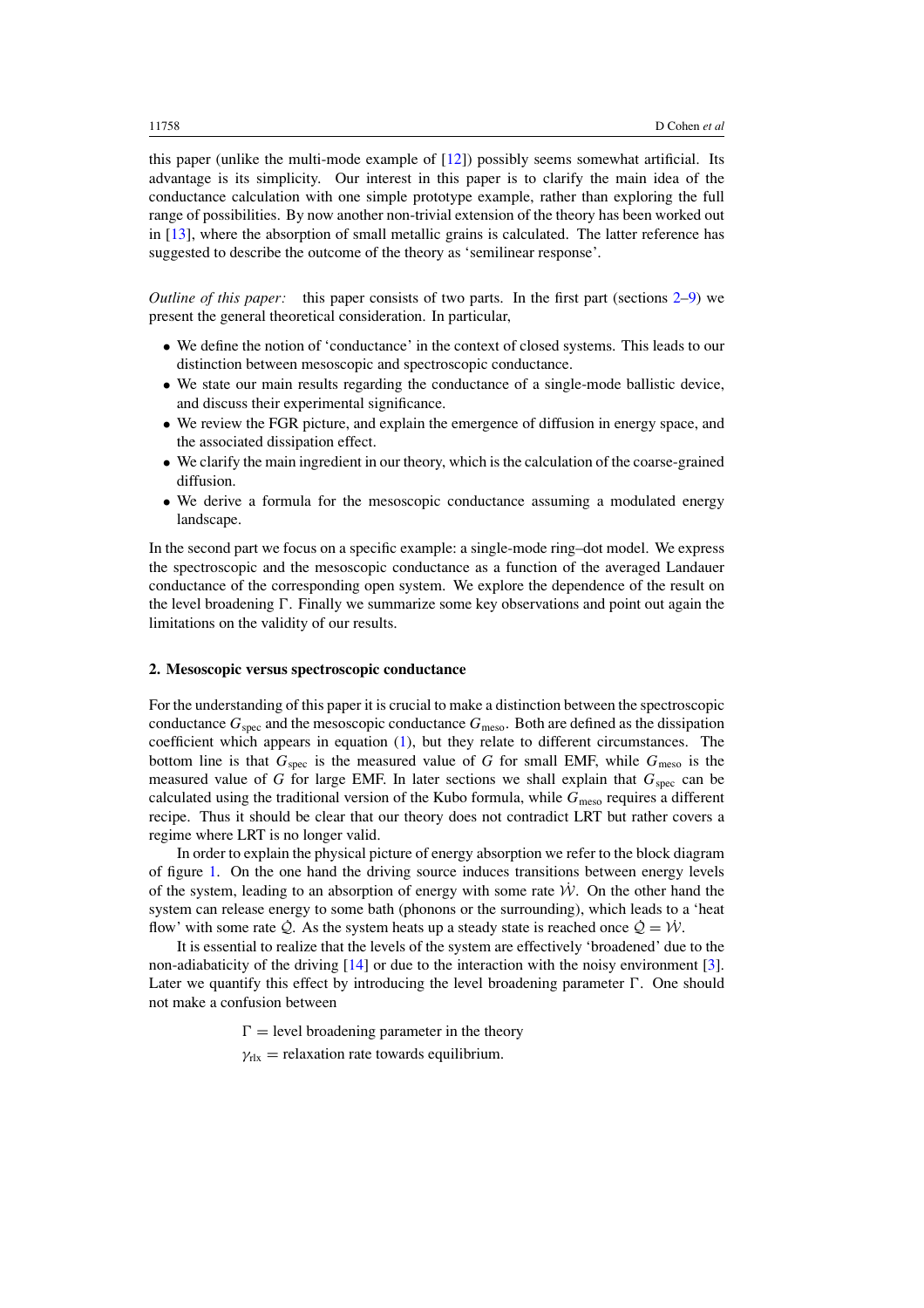<span id="page-4-0"></span>The above distinction is somewhat analogous to the notions of  $1/T_2$  and  $1/T_1$  in NMR studies. The parameter  $\Gamma$  is essential in order to analyse the induced FGR transitions between levels. Therefore it will appear explicitly in the theoretical derivations. We are going to argue that the rate of energy absorption  $\dot{W}$  is sensitive to  $\Gamma$ . The relaxation parameter  $\gamma_{rlx}$  plays a different role: it is responsible for achieving a steady state. Furthermore, as explained below it is an essential input in order to predict whether the value of the conductance is  $G = G_{\text{spec}}$  or  $G = G_{\text{meso}}$ .

*Algebraic average:* let us assume that we have a large collection of similar rings with possibly a broad thermal population of the energy levels. If the energy landscape is not uniform, it is evident that some rings are likely to absorb energy, while others are not, depending on whether the initial level is strongly coupled to its neighbouring levels or not. Accordingly the *initial* rate of energy absorption (per ring) is obtained by a simple *algebraic average*. This algebraic average reflects the statistical nature of the preparation and has nothing to do with the nature of the dynamics.

*Slow down:* when we measure *G* we are not interested in the transient behaviour but rather in the long-time behaviour. The possible scenarios are illustrated in figure [1.](#page-1-0) One possibility is to have small  $\gamma_{rlx}$ . In such a case the rate of absorption slows down: in the 'long run' the rate of energy absorption is limited by the bottlenecks. (The reader can easily make here an analogy with the dynamics of traffic flow). We would like to mention that the above scenario is further discussed in the context of a later work [\[13](#page-16-0)]. There the reader can find an actual numerical simulation that demonstrates the transient from an initial large rate of absorption to a much slower long-time rate of absorption.

*Mesoscopic circumstances:* the above scenario features a crossover from a large absorption rate to a slower absorption rate. The transient is characterized by a time scale that we call  $t_{\rm stbl}$ . In a later section we shall determine this time scale and its dependence on the EMF: the larger the  $\dot{\Phi}$  the smaller the  $t_{\text{stbl}}$ . The condition for observing the slow down is obviously

$$
t_{\rm stbl}(\dot{\Phi}) \ll \gamma_{\rm rlx}^{-1}.
$$

The rate of absorption for  $t \gg t_{\text{stbl}}$  depends on the possibility of making *long sequences of transitions*. Hence the value of *G* is smaller compared with the initial anticipation. This value is what we call  $G_{\text{meso}}$ .

*Spectroscopic circumstances:* thus the theory for  $G_{\text{meso}}$  becomes relevant whenever the relaxation process is not efficient enough to mask the intrinsic dynamics of the device. Optionally one may say that the EMF should not be too small. What happens if  $\dot{\Phi}$  becomes small, such that equation (2) breaks down? In such a case the relaxation process re-initiated the initial distribution before the slow down shows up. Consequently the drop in the rate of absorption is avoided. The value of  $G$  in the later circumstances is what we call  $G_{\text{spec}}$ .

### **3. Description of the model system**

For sake of analysis we would like to define the *simplest model* where our general idea can be demonstrated. As explained in the introduction there is a large class of systems, where the perturbation matrix  $(\mathcal{I}_{nm})$  is *structured*. In particular this is the case with ballistic devices. The simplest would be to consider a one-channel device driven by EMF; hence  $\mathcal{I}_{nm}$  are the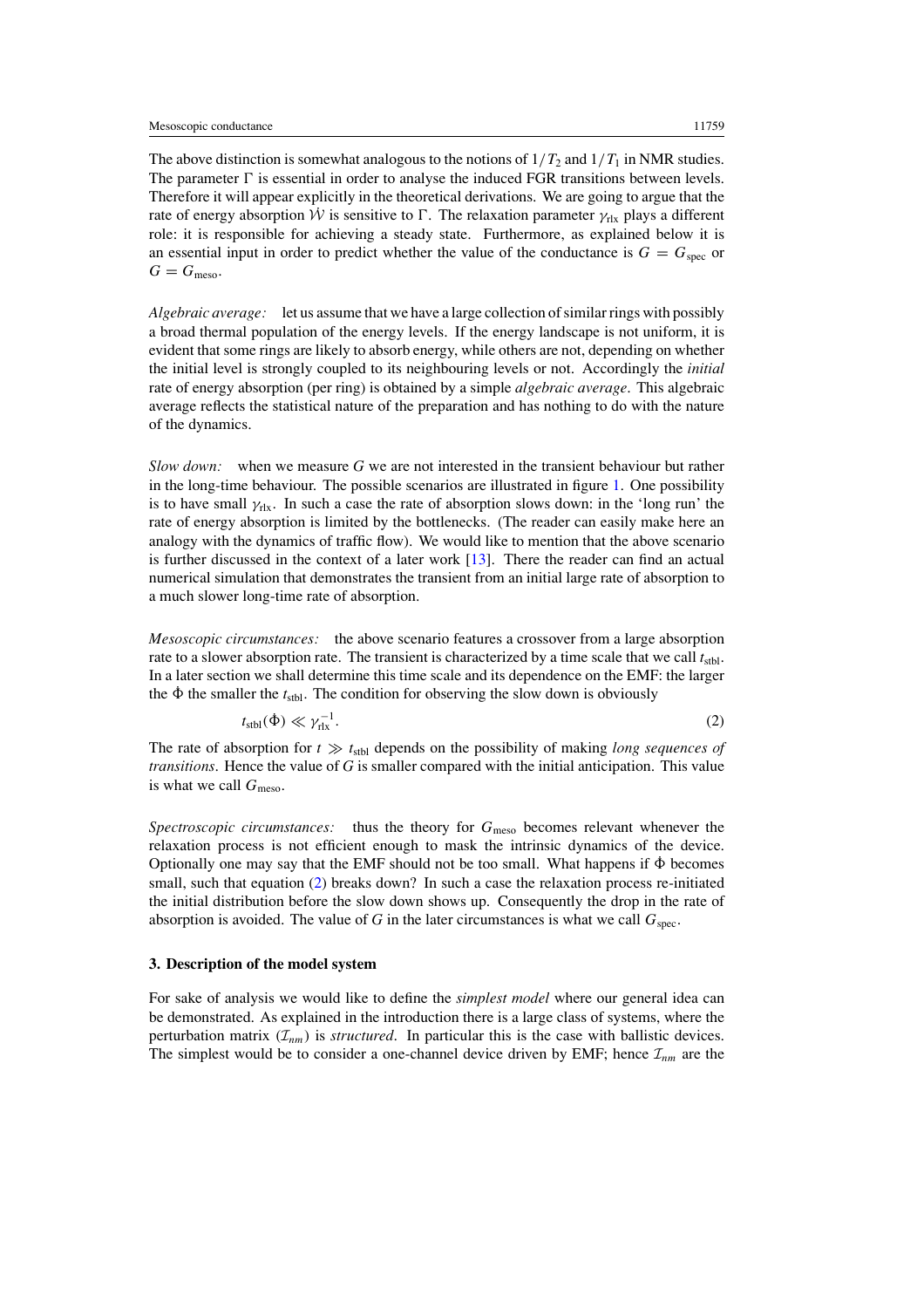<span id="page-5-0"></span>

**Figure 2.** (*a*) The ring–dot network model. (*b*) Schematic representation. (*c*) The corresponding open system.



**Figure 3.** Writing the perturbation on the basis of the unperturbed Hamiltonian we get a structured matrix: on left we display a representative result for a quantized hard chaos system (taken form [\[22](#page-16-0)]). On right we display the result for the ring–dot network model of this paper.

matrix elements of the current operator. In order to have some weak-scattering mechanism we consider a ring which is weakly connected to a big dot region. A particle that moves inside the ring has some small probability to enter into the dot region, where its velocity is randomized. We are going to argue that the long-time energy absorption process is not determined by a simple algebraic average over  $|\mathcal{I}_{nm}|^2$ , but rather involves a non-trivial coarse graining procedure. We would like to figure out what is the conductance of such a ring–dot device as a function of the ring–dot coupling.

To be specific we analyse the model which is illustrated in figure  $2(a)$ , where the dot is modelled as a big chaotic network. The ring states mix with the dense set of the dot states, and resonances are formed. Large  $\mathcal{I}_{nm}$  matrix elements are found only between states within resonances, thus leading to a structured band profile (see figure 3(*b*)). We assume dc driving: this means that the driving frequency is much smaller compared with the energy scales that characterize the structures of  $\mathcal{I}_{nm}$ . We will show that the off-resonance regions form bottlenecks for the long-time energy absorption. As a result we get  $G_{\text{meso}} \ll G_{\text{spec}}$ . It should be clear that if  $\mathcal{I}_{nm}$  had no structure we would get  $G_{\text{meso}} = G_{\text{spec}}$ .

In the presented analysis *dynamical localization* effect is ignored. This mechanism also leads to suppression of energy absorption, but it involves much longer time scales. Moreover, it is extremely sensitive to decoherence, and to any temporal irregularity of the driving. Thus in typical realistic experimental circumstances the suppression of diffusion due to 'bottlenecks' is much more likely than the suppression of diffusion due to a dynamical localization effect.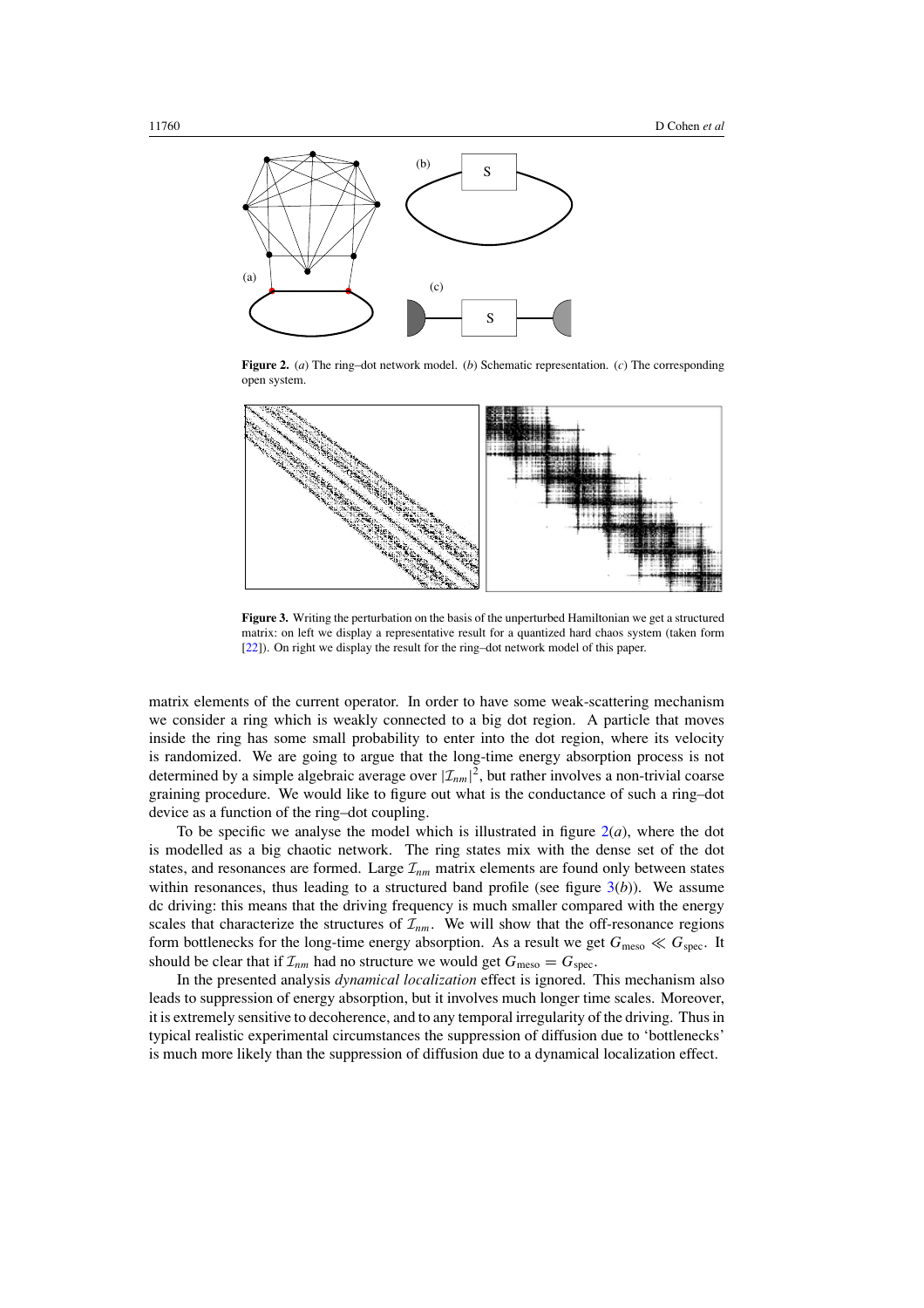### <span id="page-6-0"></span>**4. Main results and their experimental significance**

Before we dive into the derivations, we would like to give an overview of the main results, and to discuss their experimental significance. We also exploit the opportunity to comment on the results of a follow-up work [\[12](#page-16-0)] where multi-mode chaotic rings have been analysed.

If the device were opened as in figure [2\(](#page-5-0)*c*) we could have asked what is its Landauer conductance. It is convenient to *characterize* the device by the energy-averaged Landauer conductance. The averaging is over the relevant energy range around  $E \sim E_F$ . The energy window of interest is assumed to be classically small but quantum mechanically large (many levels):

$$
g_{\rm cl} = \overline{g_L(E)}.\tag{3}
$$

We use  $0 < g < 1$  rather than *G* in order to indicate that the conductance of the device is measured in units of  $e^2/(2\pi\hbar)$ . The subscript of  $g_{cl}$  further implies that the energy-averaged Landauer conductance yields the *classical* transmission of the device.

From a theoretical standpoint we can ask what is the 'conductance' of the same device if it is integrated in a closed circuit as in figure  $2(b)$  $2(b)$ . If we could (hypothetically) ignore the quantum interference within the ring, then we would get (section [9\)](#page-10-0) the 'Drude' result

$$
G_{\text{Drude}} = \frac{e^2}{2\pi\hbar} \left[ \frac{g_{\text{cl}}}{1 - g_{\text{cl}}} \right] \tag{4}
$$

which diverges in the  $g_{c} \rightarrow 1$  limit. Indeed we are going to argue that a similar result is obtained for the spectroscopic conductance. We say 'similar' rather than 'identical' because quantum mechanics sets an upper bound to *G*.

If the environmentally induced relaxation is weak, we argue that the spectroscopic result is wrong. Then we have to calculate the mesoscopic conductance using a recipe that we are going to develop in sections [5–](#page-7-0)[8.](#page-9-0) This leads to

$$
G_{\text{meso}} = \frac{e^2}{2\pi\hbar} (1 - g_{\text{cl}})^2 g_{\text{cl}}.
$$
 (5)

One observes that in the limit  $g_{cl} \rightarrow 1$  (weak coupling of the ring with the dot) the mesoscopic conductance goes to zero. This should be contrasted with the behaviour of the Drude result.

Measurements of the conductance of closed mesoscopic rings have been performed already 10 years ago  $[9]$  $[9]$ . In a practical experiment a large array of rings is fabricated. The conductance measurement can be achieved via coupling to a highly sensitive electromagnetic superconducting micro-resonator. In such a set-up the EMF is realized by creating a current through a 'wire' that spirals on top of the array, and the conductance of the rings is determined via their influence on the electrical circuit. Another possibility is to extract the conductance from the rate of Joule heating. The latter can be deduced from a temperature difference measurement assuming that the thermal conductance is known.

Ballistic devices are state of the art in mesoscopic experiments. Moreover we believe that the molecular size devices with closed 'ring geometry' are going to be of great interest in the near future. It is likely that the dynamics in such devices would be of ballistic nature. Namely, it is likely that the mean-free path in such rings would be larger compared with their perimeter.

*Single-mode rings:* the results in the present paper apply to single-mode devices with a ring–dot geometry. Such a device can be realized in practice. Furthermore, by incorporating a gate, one can control the ring–dot coupling. Hence such a geometry looks optimal for an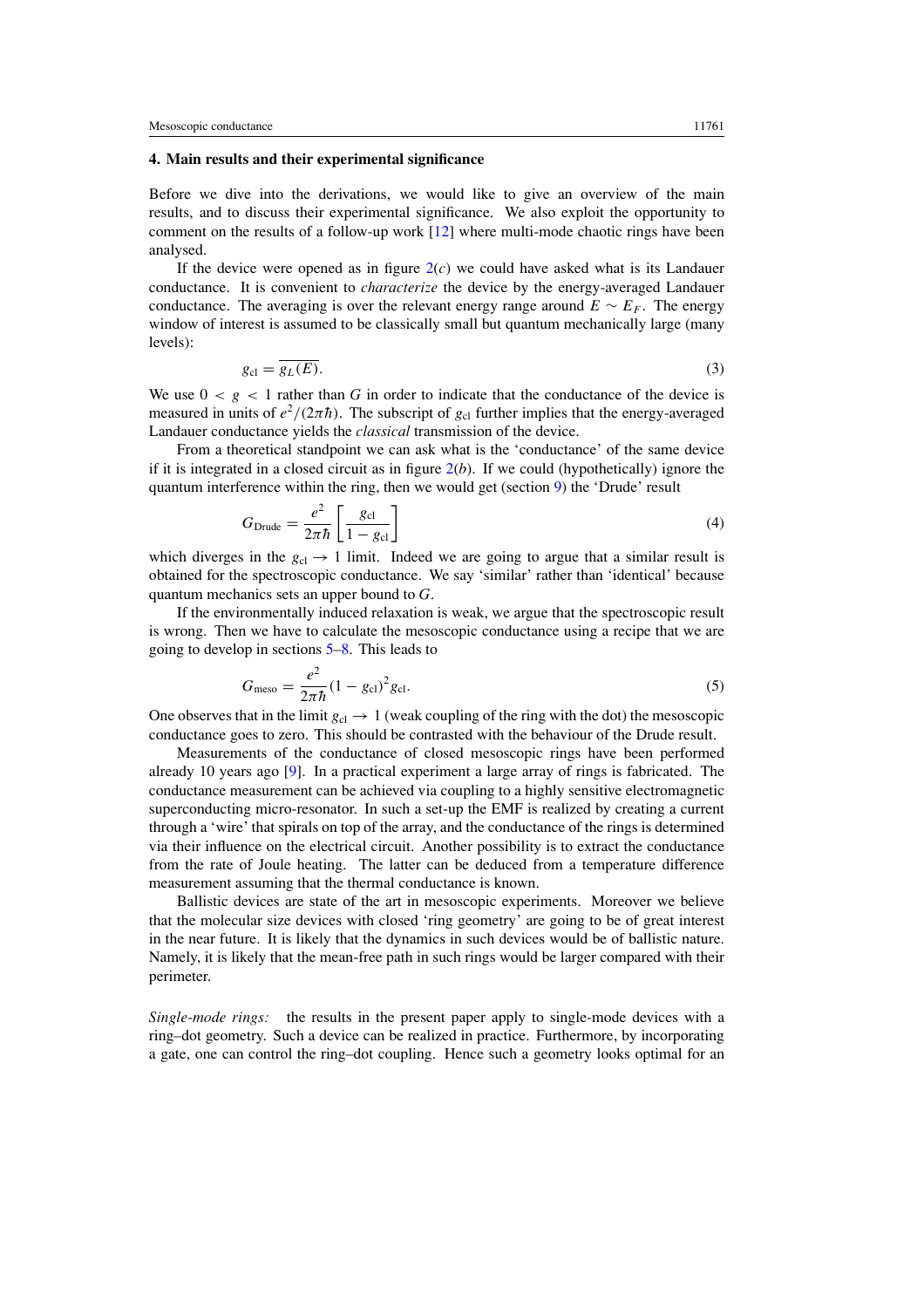<span id="page-7-0"></span>experimental test of the theory: the conductance can be measured as a function of the coupling, and at least the qualitative agreement with equation [\(5\)](#page-6-0) can be tested.

*Multi-mode rings:* in a follow-up work [\[12\]](#page-16-0) we analyse the mesoscopic conductance of multi-mode chaotic rings. For example one can picture such a device as a wide ring with a small gate-controlled deformation. Thus it is possible to test the theory by measuring *G* as a function of the gate voltage determined  $g<sub>T</sub>$ . It is explained in [\[12](#page-16-0)] that also in the case of a multi-mode ring the eigenfunctions are *non-ergodic* for  $(1 - g_T) \ll 1$ . Consequently absorption is suppressed due to not having *'connected sequences of transitions'*. It should be noted however that in general there is no simple structure of resonances, in contrast to the 1 mode case that we are going to analyse. Therefore an accurate estimate of the mesoscopic conductance requires a more-elaborated resistor network analogy.

#### **5. The Kubo–Einstein formula for the diffusion**

The purpose of this section is to review a well-known expression for the diffusion coefficient *D*. If we were talking about diffusion in real space, then it is well known from any statistical mechanics textbook that  $D$  is equal to the integral over the velocity–velocity correlation function. This is known as the Einstein formula. Similarly, the diffusion coefficient in energy space is related to the integral over the current–current correlation function. This is regarded by some authors [\[11\]](#page-16-0) as a particular version of the Kubo formula, because with some extra assumptions it leads to the 'popular' version of the Kubo formula for the conductance *G*.

We define the one-particle current operator  $\mathcal I$  in the conventional way as the symmetrized version of  $e\hat{v}\delta(\hat{x} - x_0)$ , with  $\hat{v} = \hat{p}/m$ , where m and *e* are the mass and the charge of a spinless electron, and  $x = x_0$  is a section through which the current is measured. In the later numerical analysis it was convenient to re-define  $\mathcal{I} := \int dx_0 a(x_0) \mathcal{I}$  where  $a(x_0)$  is a wide weight function whose integral over the ring obeys  $\oint a(x) dx = 1$ . The current–current correlation function for an electron with energy *E* is

$$
C_E(\tau) = \langle \mathcal{I}(\tau)\mathcal{I}(0) \rangle.
$$
 (6)

It is customary to symmetrize this function, but this is not essential since we later use it within a d*τ* integral that goes from −∞ to ∞. The power spectrum of the fluctuations is defined as the Fourier transform of the correlation function  $C_E(\tau)$ . In the quantum case it is related to the matrix elements of the current operator as follows [\[15](#page-16-0)]:

$$
\tilde{C}_E(\omega) = \left[ \sum_{n \in \mathcal{M}} | \mathcal{I}_{nm} |^2 2\pi \delta_{\Gamma} \left( \omega - \frac{E_m - E_n}{\hbar} \right) \right]_{E_m \sim E}, \tag{7}
$$

where the smoothing parameter  $\Gamma$  is introduced because it is required in a later stage.

Having defined the current–current correlation function, we can write the Kubo–Einstein formula for the EMF-induced diffusion in energy space:

$$
D_E = \frac{1}{2} \int_{-\infty}^{\infty} C_E(\tau) d\tau \times \dot{\Phi}^2.
$$
 (8)

The units of  $D_F$  are such that  $\delta E^2 = 2D_F t$  for a local spreading of a wavepacket. In the appendix we summarize the derivation of this formula and also write the associated diffusion equation that describes the evolution of an arbitrary distribution  $\rho(E)$ . An optional way to write the Kubo–Einstein formula is

$$
D_E = \frac{1}{2}\tilde{C}_E(\omega = 0) \times \dot{\Phi}^2.
$$
\n(9)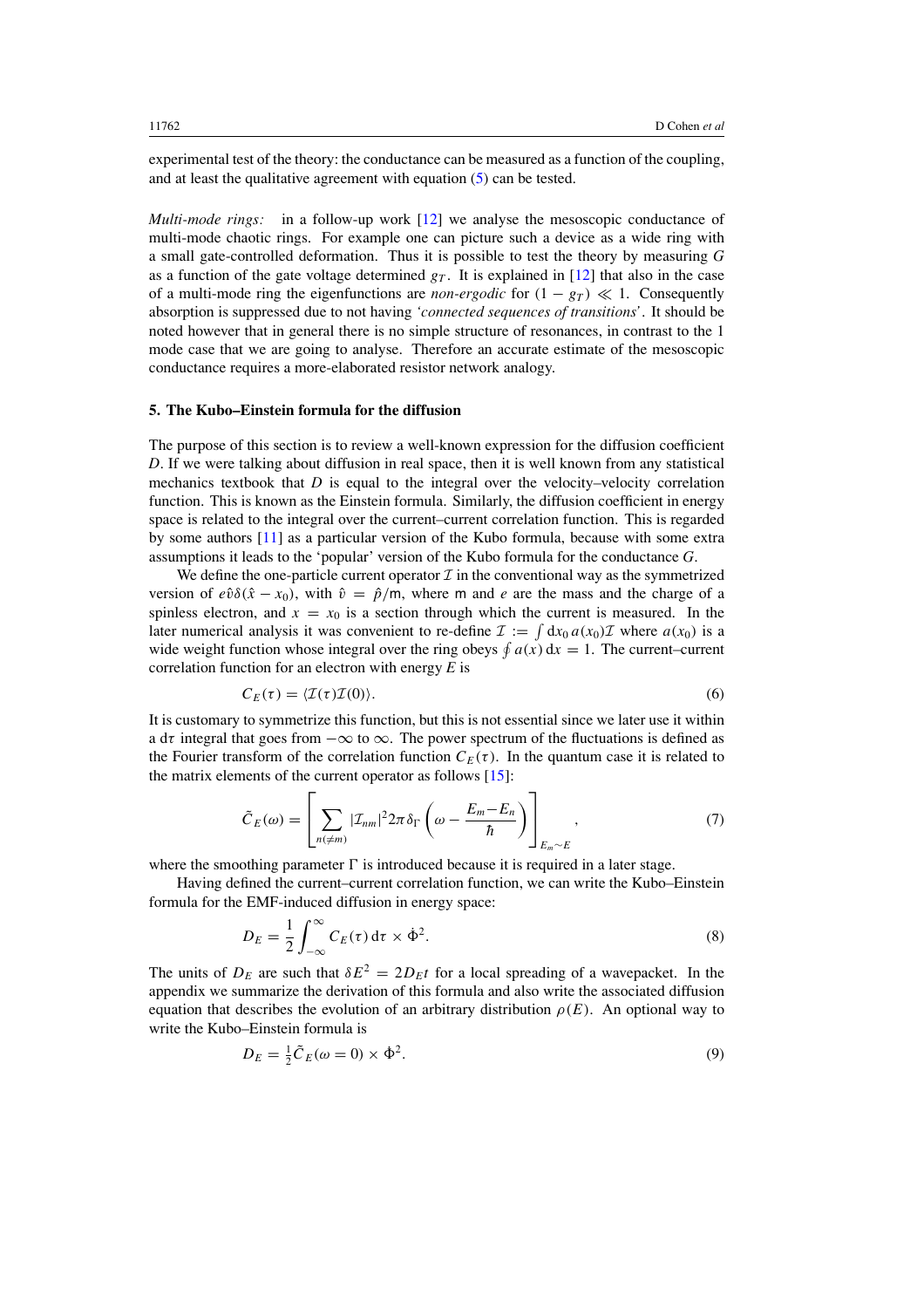<span id="page-8-0"></span>We immediately see that in the quantum mechanical case the Kubo–Einstein formula is ill defined unless we specify the parameter  $\Gamma$ . Note that for  $\Gamma = 0$  we get formally  $D_F = 0$ . The physics behind this formula becomes more transparent if we adopt the Fermi–Golden rule picture as discussed in the next section.

#### **6. The Fermi–Golden rule picture**

The Hamiltonian of the ring system in the adiabatic basis is

$$
\mathcal{H} \mapsto E_n \delta_{nm} + W_{nm},\tag{10}
$$

where

$$
W_{nm} = \mathrm{i}\dot{\Phi}\frac{\hbar\mathcal{I}_{nm}}{E_n - E_m} \tag{11}
$$

is the perturbation matrix. If the EMF is non-zero then there are transitions between levels. Both linear response theory, and also our extended theory of mesoscopic conductance assume that the rate of transition from an initial level (*m*) to some other level (*n*) is determined by the Fermi–Golden rule (FGR):

$$
w_{nm} = \frac{2\pi}{\hbar} \delta_{\Gamma} (E_n - E_m) |W_{nm}|^2.
$$
 (12)

Note that upon summation over all transitions to all the levels *n*, the delta function is replaced by the smoothed density of states  $\rho(E)$ .

In the *adiabatic regime*, the level broadening  $\Gamma$  is smaller compared with the meanlevel spacing  $\Delta$ . In such a case the FGR mechanism can be neglected  $(w_{nm} \sim 0)$ , and the leading dissipation mechanism, depending on the effectiveness of the environmental relaxation process, is either the Landau–Zener mechanism [\[11\]](#page-16-0), or the Debye relaxation mechanism [\[2\]](#page-15-0). In the present work we assume that  $\Gamma$  is much larger than  $\Delta$ , but much smaller compared with any other semiclassical energy scale. This implies that FGR transitions are the dominant mechanism for diffusion in energy space.

Due to the FGR transitions there is a diffusion in energy space. The local diffusion rate is

$$
D_E = \frac{1}{2} \sum_m (E_n - E_m)^2 w_{nm} = \pi \hbar \varrho(E) \overline{|\mathcal{I}_{nm}|^2} \times \dot{\Phi}^2.
$$
 (13)

The first expression in equation  $(13)$  is just as in the standard analysis of a random walk problem. Upon substitution of the FGR expression it leads to equation [\(9\)](#page-7-0). The second expression in equation (13) is just a loose way to re-write equation [\(9\)](#page-7-0). The dependence on  $\Gamma$ is implicit.

### **7. Coarse-grained diffusion**

The probability distribution in energy space obeys a diffusion equation (see appendix A). If we change from the variable *E* to the variable *n* the diffusion equation takes a simpler form:

$$
\frac{\partial \rho(n)}{\partial t} = \frac{\partial}{\partial n} \left( D_n \frac{\partial}{\partial n} \rho(n) \right),\tag{14}
$$

where  $D_n = \rho^2 D_E$ . Our main motivation to re-write the diffusion equation in the *n* variable is to suggest the analogy with the familiar problem of random walk on a lattice where *n* is re-interpreted as a site index. In the standard textbook discussion  $D_n$  is uniform all over space. *But what happens if Dn has some microscopic modulation?* We would like to argue that in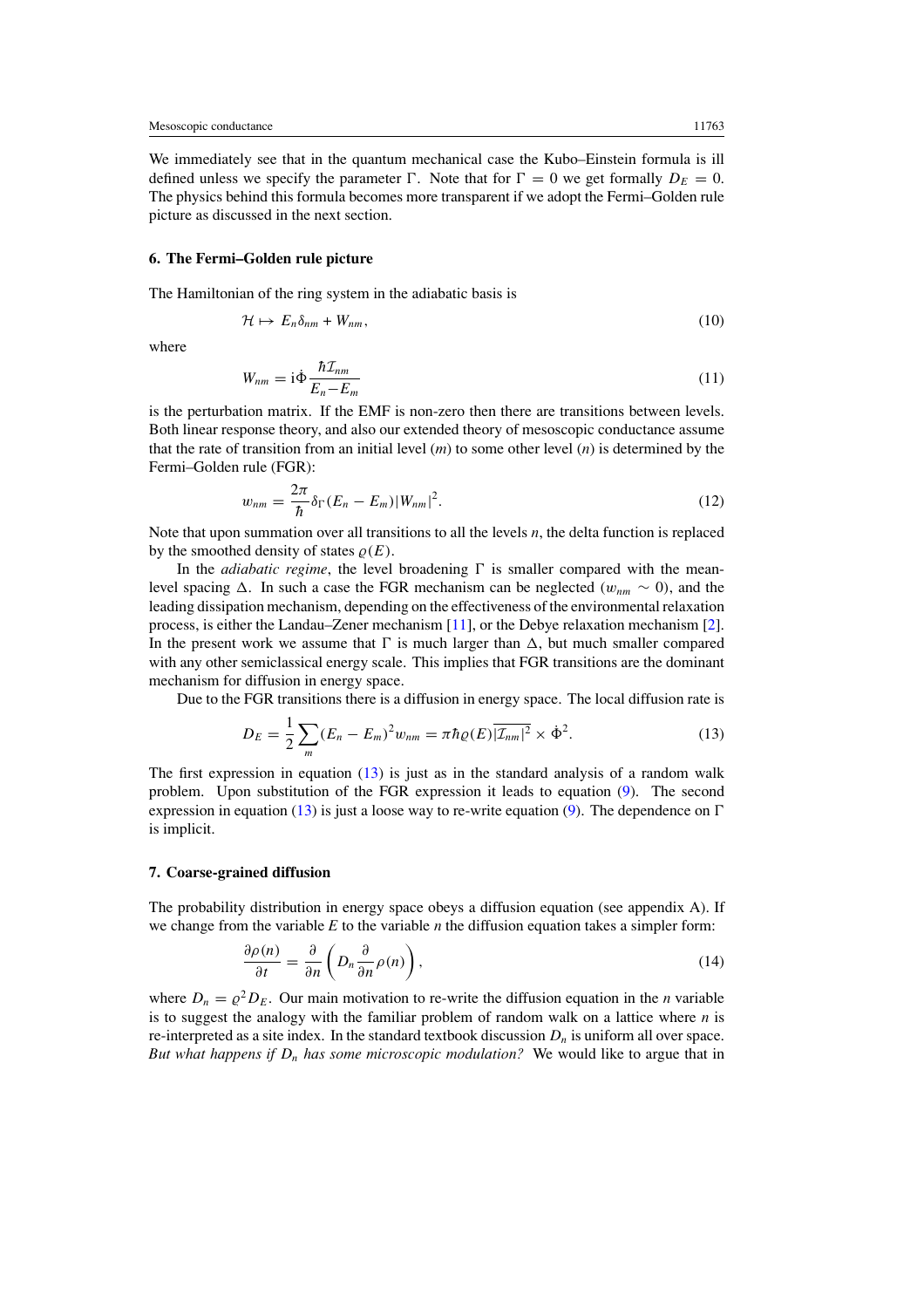<span id="page-9-0"></span>such a case the coarse-grained diffusion coefficient is given by an harmonic average over the local *Dn*. Namely,

$$
D = \langle \langle D_n \rangle \rangle \equiv \left[ \lim_{N \to \infty} \frac{1}{N} \sum_{n=1}^{N} D_n^{-1} \right]^{-1} . \tag{15}
$$

This is like calculating the resistivity of a *random network* of resistors in one dimension. The summation can be re-interpreted as the addition of resistors in series. This analogy is further developed in a subsequent work [\[13\]](#page-16-0). Below we derive this result using the diffusion picture language. It is important to realize that the validity of the harmonic average recipe equation (15) is limited. It is assumed that  $D_n$  has a smooth modulation as a function with *n*. Otherwise *n* cannot be treated as a continuous variable, and one should use the more elaborated 'random network' scheme of calculation.

In order to keep consistency of notations we turn back to use *E* as the diffusion space variable, as in appendix A. For simplicity we assume that locally the smoothed density of states is constant. Hence the diffusion equation is equation [\(14\)](#page-8-0) with *n* replaced by *E*. It can be regarded as a continuity equation

$$
\frac{\partial \rho(E)}{\partial t} = -\frac{\partial}{\partial E} J_E,\tag{16}
$$

where the probability current (probability transported per unit time) is given by Fick's law

$$
J_E = -D_E \frac{\mathrm{d}\rho(E)}{\mathrm{d}E}.\tag{17}
$$

In order to determine the coarse-grained diffusion we assume a steady state distribution  $\rho(E)$ that supports a current  $J_E = \text{const.}$  It follows that

$$
\rho(E_2) - \rho(E_1) = -\int_{E_1}^{E_2} (J_E/D_E) \, dE. \tag{18}
$$

This implies that the coarse-grained diffusion coefficient is given by

$$
D^{-1} = -\frac{1}{J_E} \frac{\rho(E_2) - \rho(E_1)}{E_2 - E_1} = \frac{1}{E_2 - E_1} \int_{E_1}^{E_2} D_E^{-1} dE,
$$

where  $E_2 - E_1$  is the coarse graining scale. Hence we get the desired result: the coarse-grained diffusion coefficient *D* is obtained by harmonic average over the modulated  $D<sub>E</sub>$ . A concise way to write this result for the coarse-grained diffusion is

$$
D = \langle \langle D_E \rangle \rangle = [\overline{1/D_E}]^{-1},\tag{19}
$$

where the indicated average in the rhs is over the energy *E*. This observation is going to be the corner stone in the analysis of the mesoscopic conductance. Needless to say that the harmonic average recipe implies vanishing  $D$  if  $D<sub>E</sub>$  has bottlenecks.

#### **8. The diffusion–dissipation relation**

There is a simple relation between the diffusion and the rate of energy absorption. For a derivation of this relation see appendix A. In the case of a low temperature Fermi occupation it takes the form

$$
\dot{\mathcal{W}} = \varrho(E_F) \langle \! \langle D_E \rangle \! \rangle, \tag{20}
$$

where  $E_F$  is the Fermi energy. By the substitution of equation [\(9\)](#page-7-0) and comparing with equation [\(1\)](#page-2-0) we deduce the following expression for the conductance:

$$
G = \varrho(E_F) \times \frac{1}{2} \langle \langle \tilde{C}_E(\omega = 0) \rangle \rangle. \tag{21}
$$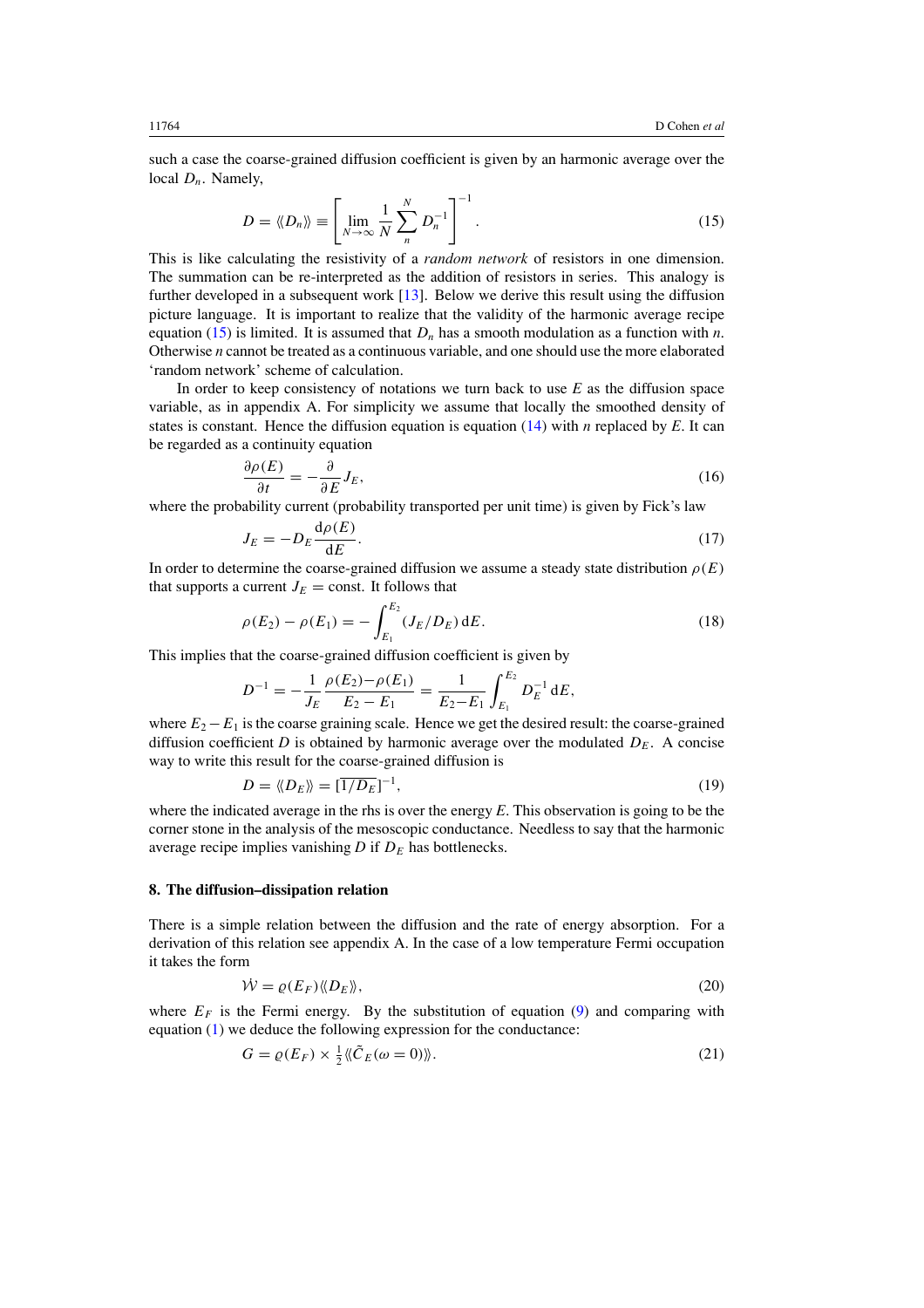<span id="page-10-0"></span>From the discussion in section [2](#page-3-0) it is implied that in the case of the spectroscopic conductance  $G_{\text{spec}}$ , the energy averaging  $\langle \langle \ldots \rangle \rangle$  should be *algebraic*. In the case of diffusive rings it is customary to replace the (algebraic) energy averaging by disorder averaging. In contrast to that from the discussion in section [7](#page-8-0) it is implied that in the case of the mesoscopic conductance  $G_{\text{meso}}$ , the energy averaging  $\langle \langle \ldots \rangle \rangle$  should be *harmonic*. To be more precise, the harmonic average applies if  $D<sub>E</sub>$  has smooth modulation as a function of  $E$ . This is going to be the case with our simple example. In more complicated circumstances (e.g., multi-mode chaotic rings) the coarse graining should be done using a somewhat more elaborated resistor network analogy [\[12](#page-16-0), [13](#page-16-0)].

In the case of  $G_{\text{spec}}$  calculation, equation [\(21\)](#page-9-0) is just the conventional Kubo formula. If the energy landscape is uniform then the distinction between  $G_{\text{spec}}$  and  $G_{\text{meso}}$  is not important. But if  $\mathcal{I}_{nm}$  is sparse or structured then  $G_{\text{meso}}$  might be much smaller compared with  $G_{\text{spec}}$ .

*Sensitivity to level broadening:* the parameter  $\Gamma$  is an implicit input for the calculation. As discussed in section [6](#page-8-0) we assume that there is effectively a quasi-continuum  $(\Gamma \gg \Delta)$ . The spectroscopic conductance  $G_{\text{spec}}$  is not very sensitive to  $\Gamma$ . For example, in the case of diffusive rings the weak-localization corrections are of order  $(\Gamma/\Delta)^{-1}$ . In contrast to that  $G_{\text{meso}}$  is extremely sensitive to  $\Gamma$ . By increasing  $\Gamma$  we can enhance the diffusion by several orders of magnitudes. As common in the traditional LRT treatment  $[8]$  also here  $\Gamma$  is going to be a free parameter in the theory.

## **9. Semiclassical considerations**

If the current–current correlation function is calculated classically, one observes a very slow monotonic dependence on *E*. Since the practical interest is in a classically small energy window, this dependence can be ignored. For a one-dimensional ring whose classical transmission is  $g_{cl}$  the correlation function  $C_E(\tau)$  decays exponentially. The intensity of the fluctuations  $\tilde{C}_E(\omega = 0)$  that appears in equation [\(21\)](#page-9-0) equals the area under this classical correlation function leading to [\[10\]](#page-16-0)

$$
G_{\text{Drude}} = \frac{e^2}{2\pi\hbar} \left(\frac{g_{\text{cl}}}{1 - g_{\text{cl}}}\right). \tag{22}
$$

This is simply the Drude result being written in terms of  $g<sub>cl</sub>$  instead in terms of the mean-free path  $\ell \approx L_0/(1-g_{\text{cl}})$ , where  $L_0$  is the length of the ring. We note that if we had neglected the multiple reflections within the ring (which is formally justified in the case of an open system) we would have got  $g_{c1}$  instead of  $g_{c1}/(1 - g_{c1})$  in agreement with the Landauer formula.

The 'classical' result is obtained also within the framework of a semiclassical Green function calculation [\[16](#page-16-0)] that employs a diagonal approximation. Such a calculation assumes an *algebraic average* over the energy or if applicable, over realizations of disorder. We recall that the algebraic average is justified for the purpose of calculating the spectroscopic conductance. Still the spectroscopic conductance cannot diverge in the limit  $g_{cl} \rightarrow 1$ . We shall discuss the upper bound on  $G_{\text{spec}}$  in section [12.](#page-13-0)

As stated above in the classical analysis  $C_E(\tau)$  and hence  $D_E$  are essentially independent of *E*. But upon quantization  $D<sub>E</sub>$  might have a modulation on a classically small energy scale  $\Delta_0 \propto \hbar$  which is still much larger compared with the mean-level spacing  $\Delta$ . The energy scale  $\Delta_0$  reflects the appearance of a structured band profile and it is the new ingredient in our analysis. The time to explore this energy scale is

$$
t_{\rm stbl} = \frac{\Delta_0^2}{\langle\!\langle D_E \rangle\!\rangle} \propto \dot{\Phi}^{-2}.
$$
 (23)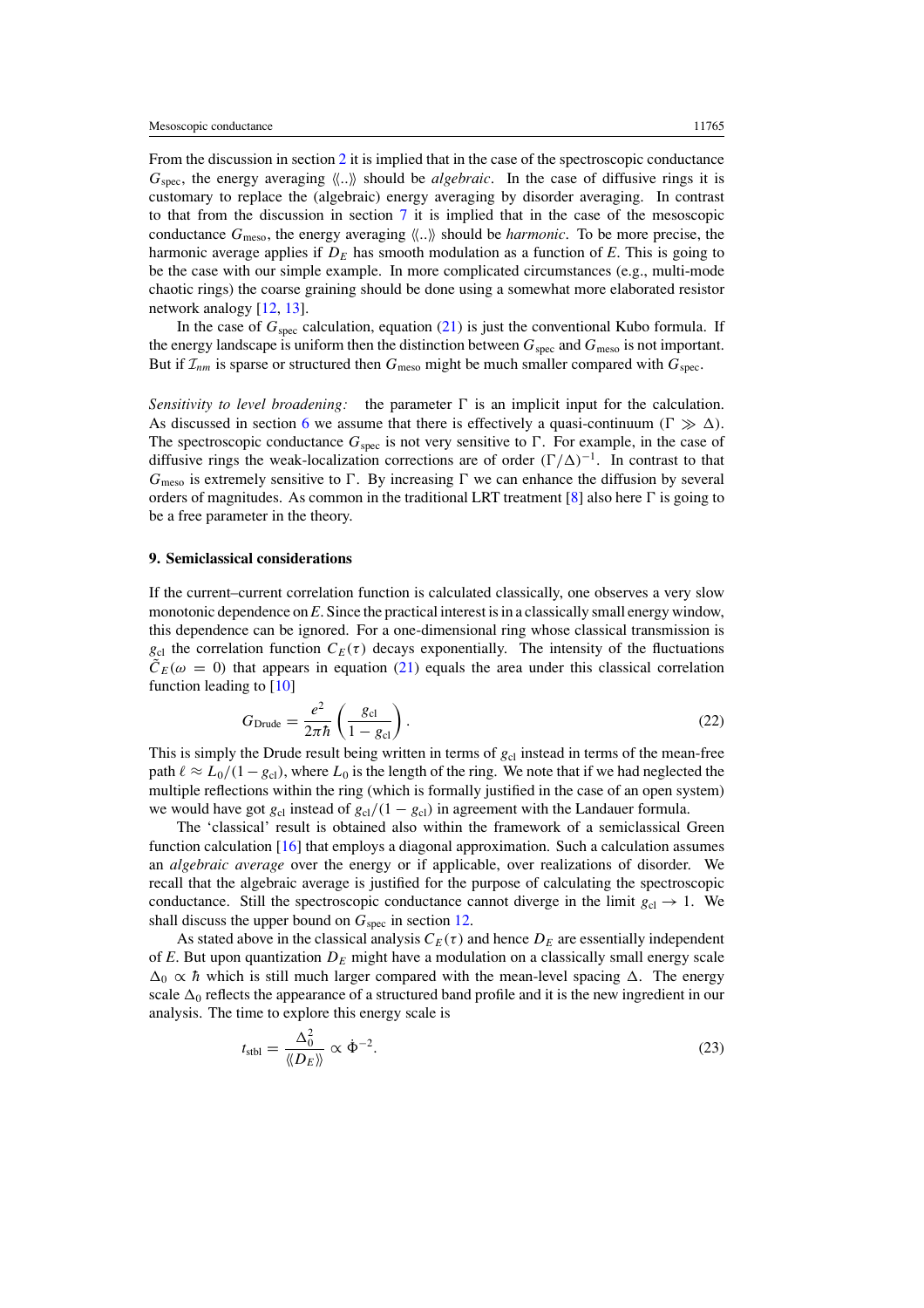<span id="page-11-0"></span>

**Figure 4.** Left panel: smoothed  $q(E_n)$  for  $0.005 < c < 0.5$ . Right panel: the horizontal axis is *c*. The dotted red lines are  $c^2$  and  $c^4$ . The averages  $1/\sqrt{1/(q(E)^2)}$  (lower curve), and  $\sqrt{q(E)^2}$  (upper curve), and  $\overline{[q(E)]}$  (circles) are calculated. The coupling measure  $1 - g_{\text{cl}}$  (stars) is numerically obtained from the Landauer conductance.

Assuming that  $D_E$  has indeed a 'microscopic' dependence on  $E$ , and assuming that equation [\(2\)](#page-4-0) is satisfied, we have argued that the long-time energy absorption is determined by the mesoscopic conductance, which involves an harmonic average. Consequently the mesoscopic conductance is typically smaller than the spectroscopic conductance, and does not correspond to the classical (Drude) result!

### **10. Preliminary analysis of the model system**

We turn now to a detailed description of our model (figure  $2(a)$  $2(a)$ ). The dot region is modelled as a chaotic network which is weakly coupled to a ring. The network is attached with two 'legs' in order to destroy odd–even symmetries of the eigenstates. Each coupling vertex is described by a 3  $\times$  3 symmetric orthogonal matrix (the 'splitter' of [\[17](#page-16-0)]):

$$
S = \begin{pmatrix} \frac{1}{2} (1 - \sqrt{1 - 2c^2}) & \frac{1}{2} (1 + \sqrt{1 - 2c^2}) & c \\ \frac{1}{2} (1 + \sqrt{1 - 2c^2}) & \frac{1}{2} (1 - \sqrt{1 - 2c^2}) & -c \\ c & -c & \sqrt{1 - 2c^2} \end{pmatrix},
$$

where the coupling parameter is  $0 < c < 1$ . Once the chaotic network is integrated into the ring one can regard it as a 'black box' which is characterized by a  $2 \times 2$  scattering matrix. This  $2 \times 2$  scattering matrix is characterized by the average Landauer conductance  $g_{c1}$ . Hence the coupling between the network and the ring is quantified by the dimensionless parameter  $1 - g_{cl} \approx c^2$  (see figure 4(*b*)), which we assume to be much smaller than 1.

The length of the ring is  $L_0$  while the total length of all the bond is  $L$ . Resonances are formed because of the coupling of the ring states to the network states. Hence we have

$$
\Delta = \hbar v_E \frac{\pi}{L} = \text{mean-level spacing} \tag{24}
$$

$$
\Delta_0 = \hbar v_E \frac{\pi}{L_0} = \text{distance between resonances}
$$
 (25)

$$
\Gamma_0 = \frac{1}{2\pi} (1 - g_{\text{cl}}) \Delta_0 = \text{width of resonances},\tag{26}
$$

where  $v_E = (2E/m)^{1/2}$ . Having defined the dimensionless parameters of the model system  $(L/L_0$  and  $g_{c1}$ ) as well as the relevant energy scales  $(\Delta, \Delta_0, \Gamma_0)$ , we are fully equipped to turn to the calculation of the conductance.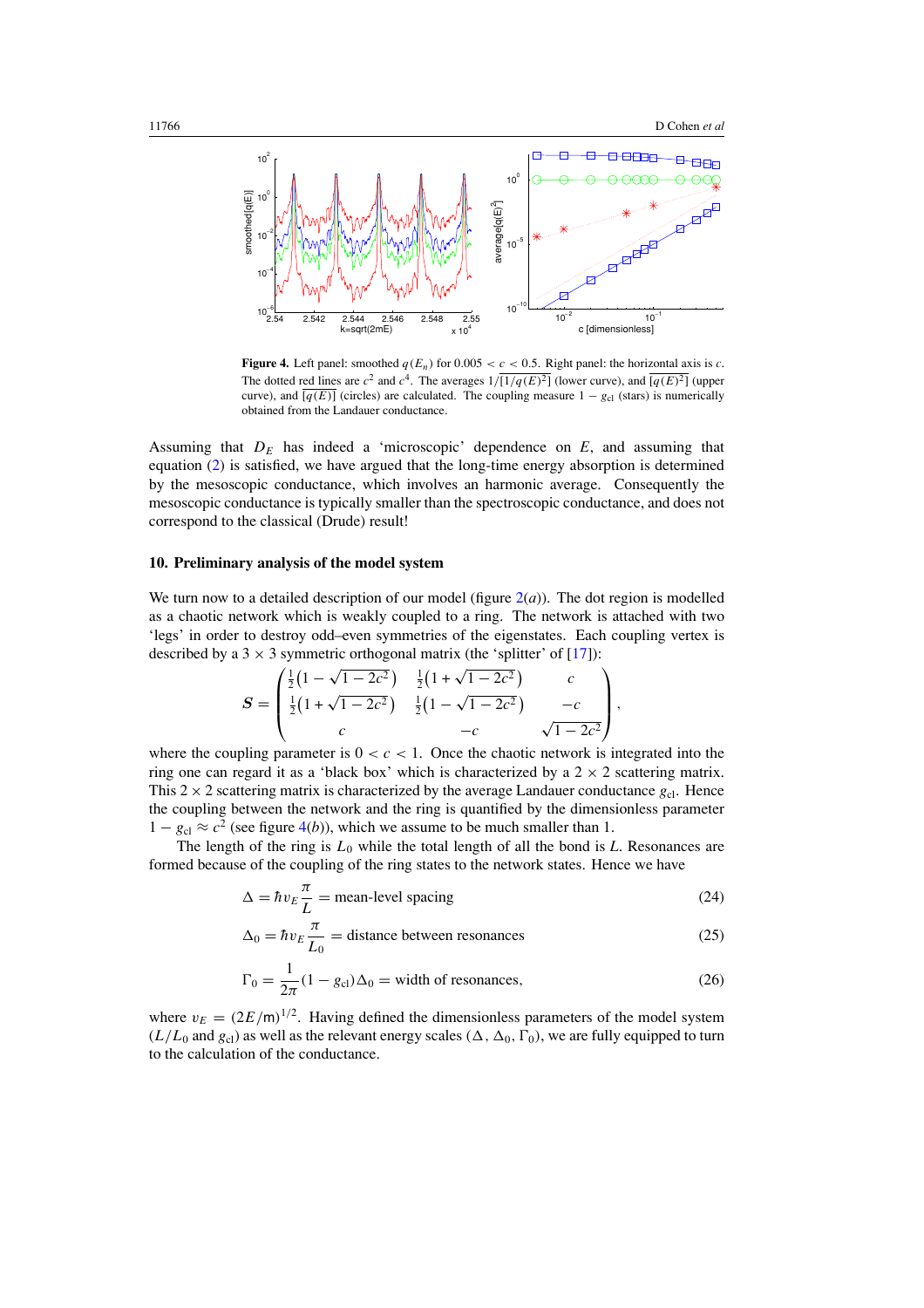<span id="page-12-0"></span>A key object in the analysis is the weight  $q(E_n)$  of each state in the ring region. We write the wavefunction on the ring as  $\psi^n(x \in \text{ring}) = A_n \sin(\varphi_n + k_n x)$  and define

$$
q(E_n) = \frac{L}{2} |\mathsf{A}_n|^2 \approx \frac{L}{L_0} \sum_r |\langle r|n \rangle|^2,
$$
\n(27)

where *r* are the ring states in the absence of coupling  $(c = 0)$ . If we could assume ergodicity of the wavefunctions then  $A_n = (2/L)^{1/2}$  and we would get  $q(E) = 1$ . But if the coupling becomes weak  $(1-g_{cl} \ll 1)$  then ergodicity does not hold (figure [4\(](#page-11-0)*a*)) and we have  $\overline{q} = 1$  only upon averaging over energy. Using perturbation theory we get as the simplest approximation that  $q(E)$  is a sum of Lorentzian:

$$
q(E) \approx \frac{\Delta_0}{\pi} \sum_r \frac{(\Gamma_0/2)}{(\Gamma_0/2)^2 + (E - \varepsilon_r)^2},\tag{28}
$$

where the resonance energies  $\varepsilon_r$  have spacing  $\Delta_0$ . It is important to note that the above expression does not reflect that

$$
\text{maximum}[q(E_n)] = \frac{L}{L_0} = \frac{\Delta_0}{\Delta}.\tag{29}
$$

The maximum corresponds to the extreme case of having all the probability of the wavefunction inside the ring such that  $A_n = (2/L_0)^{1/2}$ . This situation is attained if we decrease the coupling so as to have no mixing of ring states with dot states  $(\Gamma_0 \sim \Delta)$ . In the following discussion we assume that the latter (trivial possibility) is not the case. Hence we observe from equation (28) that  $q(E) \approx (1 - g_{cl})^{-1}$  on resonances (where  $E \sim \varepsilon_r$ ), while  $q(E) \approx (1 - g_{cl})$ off resonances (where  $|E - \varepsilon_r| \sim \Delta_0 \gg \Gamma_0$ ). The algebraic energy average over  $q^2(E)$  is dominated by the peaks within resonance regions, whereas the harmonic average is dominated by the bottleneck off-resonance (valley) regions. The relative size of the resonance regions is  $\Gamma_0/\Delta_0 \approx (1 - g_{\text{cl}})$ . Therefore we get

$$
\overline{q^2} \approx (1 - g_{\rm cl})^{-1} \tag{30}
$$

$$
[\overline{1/q^2}]^{-1} \approx (1 - g_{\text{cl}})^2. \tag{31}
$$

#### **11. Calculation of the conductance for the model system**

Given the eigenfunctions of the network the matrix elements of  $I$  are

$$
\mathcal{I}_{nm} \approx -\mathrm{i}\frac{ev_{\mathrm{F}}}{2} \mathsf{A}_{n} \mathsf{A}_{m} \sin([\varphi_{n}-\varphi_{m}]+[k_{n}-k_{m}]x_{0}).
$$

Without loss of generality we set  $x_0 = 0$  and find

$$
\frac{2\pi\hbar}{\Delta}|I_{nm}|^2 = e^2 \frac{v_{\rm F}}{L} q(E_n) q(E_m) \times g_{\varphi} \qquad \text{for} \quad |E_n - E_m| \ll \Delta_0 \tag{32}
$$

where  $0 < g_{\varphi} < 1$  is defined as the average value of  $2|\sin(\varphi_n - \varphi_m)|^2$  for nearby levels. If we change  $x_0$  the correction to  $g_\varphi$  is at most of order  $((E_n - E_m)/\Delta_0)^2$  and hence can be neglected. Now we can get an explicit result for  $\tilde{C}_E(\omega)$  via equation [\(7\)](#page-7-0) and hence for the conductance:

$$
G = \frac{e^2}{2\pi\hbar} \langle \langle q(E)q_{\Gamma}(E + \hbar\omega) \rangle \rangle \times g_{\varphi}, \tag{33}
$$

where  $q_{\Gamma}(E)$  is a smoothed version of  $q(E)$  as implied by equation [\(7\)](#page-7-0). Note that in the numerical analysis one should be careful to use a smoothing kernel that excludes the centre element, as implied by the restriction  $m \neq n$ .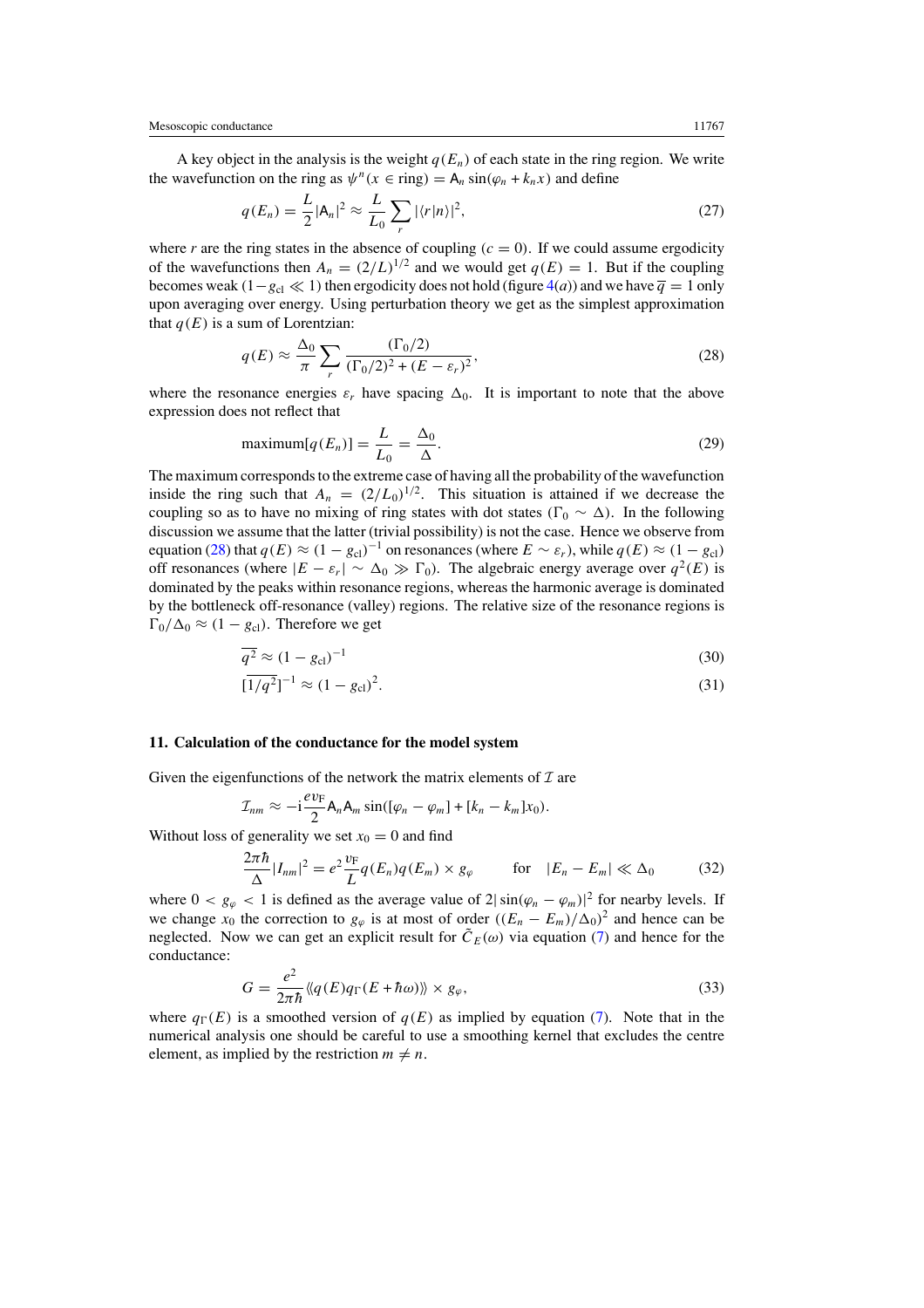<span id="page-13-0"></span>

**Figure 5.** The spectroscopic and mesoscopic conductances as a function of  $\Gamma/\Delta$  for the various values of *c*. The former is resolved in the normal scale (left) while the latter is resolved in the log scale (right). The vertical dotted line indicates the  $\Gamma$  value that has been assumed in figure  $4(b)$  $4(b)$ .

Using equation  $(33)$  with equation  $(30)$  we get for the spectroscopic conductance

$$
G_{\text{spec}} = \left[\frac{e^2}{2\pi\hbar}\right] (1 - g_{\text{cl}})^{-1} g_{\varphi}.
$$
\n(34)

Comparing this to equation [\(22\)](#page-10-0) we deduce  $g_\varphi = g_{\text{cl}}$ . On the other hand using equation [\(33\)](#page-12-0) with equation  $(31)$  we get

$$
G_{\text{meso}} = \left[\frac{e^2}{2\pi\hbar}\right] (1 - g_{\text{cl}})^2 g_{\varphi} \tag{35}
$$

which leads to equation [\(5\)](#page-6-0) for the mesoscopic conductance. We can re-phrase the above procedure as follows: given the well-behaved  $(\Gamma$  insensitive) spectroscopic conductance, the mesoscopic conductance is

$$
G_{\text{meso}} = [(\overline{1/q^2})^{-1} / \overline{q^2}] \times G_{\text{spec}} \tag{36}
$$

with  $\Gamma$  being implicit in the definition of *q*. Thus in order to calculate  $G_{\text{meso}}$  we need to know both  $G_{\text{spec}}$  and  $q_{\Gamma}(E)$ . For flat band  $(q(E) = 1)$  and we get  $G_{\text{meso}} = G_{\text{spec}}$ , but in general  $G_{\text{meso}} < G_{\text{spec}}$ .

# **12. Numerics**

Numerical tests have been done for the model system of figure  $2(a)$  $2(a)$ . We have chosen a network containing 25 bonds of length ∼ 1 such that *L* ≈ 25. Our energy window was set around  $k \sim 25000$ . We computed  $(k_n, \varphi_n, A_n)$  and with these data we have done the analysis described above. In particular we have obtained  $q(E)$  for various values of the couplings (see figure [4\(](#page-11-0)*a*)). Then we have calculated both the algebraic and the harmonic averages of  $q^2(E)$ . From the results which are presented in figure [4\(](#page-11-0)*b*) we were able to deduce that the relation between these averages and  $g_{c1}$  is as expected from the theoretical considerations.

In figure 5 we show that the numerical result for  $G_{\text{spec}}$  and  $G_{\text{meso}}$  is sensitive to the smoothing parameter  $\Gamma$ . Note that the displayed range  $\Gamma$  exceeds the physically relevant region. In the adiabatic regime  $(\Gamma \leq \Delta)$  the results are unstable numerically and of no significance. Also very large values of  $\Gamma$  are not physically significant.

We observe in figure 5 that  $G_{\text{spec}}$  cannot exceed the quantum bound, and becomes saturated in the limit  $g_{cl}$  → 1. This saturation is attained for  $(1 - g_{cl})^{-1} > L/L_0$  as implied by the quantum border of equation [\(29\)](#page-12-0):

$$
G_{\text{spec}}|_{\text{maximum}} = \left[\frac{e^2}{2\pi\hbar}\right]\frac{L}{L_0}.\tag{37}
$$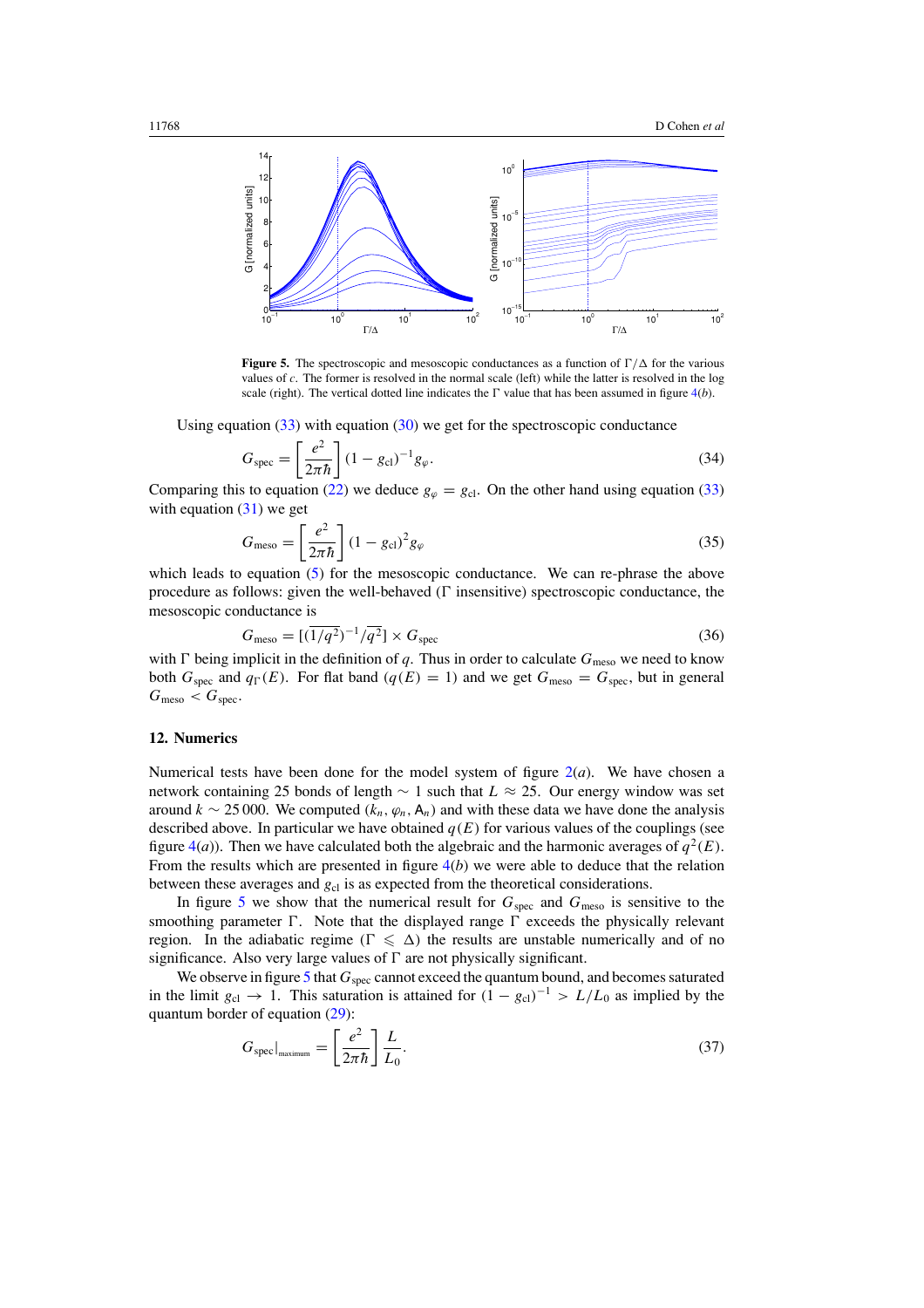We have a second set of data (not displayed) for a similar network with  $L/L_0$  larger by a factor of 3.5. We have verified that the saturation value of  $G_{\text{spec}}$  increases by the same factor.

# **13. Summary**

The original motivation for this work was to study the simplest model of a closed device where the FGR picture of transitions and the notion of conductance are meaningful. In order to construct such a model quantum chaos considerations are essential. A ring with a simple scatterer is not good enough: energy diffusion cannot be justified due to adiabaticity or strong localization effect [\[5](#page-15-0)]. Therefore we have replaced the scatterer by a complicated network, which has allowed us to define circumstance such that the FGR picture would apply. Our initial inclination was to assume that in such circumstance we could use the Kubo formula in order to calculate the rate of energy absorption. But then we have realized that the applicability of the FGR picture is not enough in order to get Kubo. This turned out to be an example for a system where the conductance depends crucially on the non-universal *structure* of the perturbation matrix.

In other systems with structured band profile a similar effect is expected, although not necessarily as dramatic as in our simple model. In particular we note a subsequent work [\[12](#page-16-0)] where we calculate the conductance of multi-mode ballistic rings. Thus *a feature that looked like an anomaly of a single-mode device, has turned out to be a general theme in the theory of energy absorption*. A further non-trivial extension of the theory has allowed also to calculate the absorption of small metallic grains that are irradiated by a low-frequency noise source  $[13]$ .

The model system that we have picked is of particular interest because it adds a twist to the old discussion of the Landauer formula [\[20\]](#page-16-0). For an open system the two-terminal conductance of a one-channel system is less than unity. For a closed (zero terminal) device we have to distinguish between spectroscopic and mesoscopic conductance. The former equals  $g_{cl}/(1 - g_{cl})$  and can be very large in the limit of weak scattering, while the latter equals  $(1 - g_{cl})^2 g_{cl}$  and goes to zero in this limit (disregarding higher-order corrections). More generally we can say that within the validity limits of our assumptions,  $g_{c}$  is the upper limit for the mesoscopic conductance of a single-mode system. There is a numerical indication [\[12](#page-16-0)], not yet conclusive, that also in the case of a multi-mode ring the mesoscopic conductance is limited by the number of open modes.

The calculation of the conductance of closed devices is sensitive to the level broadening parameter  $\Gamma$ . Hence theoretical considerations that go well beyond the common Kubo formalism are essential.  $\Gamma$  is determined by the non-adiabaticity of the driving [\[14](#page-16-0)] and/or by the surrounding environment [\[3\]](#page-15-0). We have assumed in the present paper that  $\Delta \ll \Gamma \ll \Delta_0$ . Our results do not apply to the adiabatic regime where other (rival) dissipation mechanisms apply (Landau–Zener [\[5\]](#page-15-0), Debye [\[2](#page-15-0)]). On the other extreme, for very large driving rate (EMF) we may have a non-perturbative response [\[18\]](#page-16-0) that can invalidate the fluctuation–diffusion relation on which the calculation of  $D<sub>E</sub>$  has been based.

### **Acknowledgments**

DC thanks Michael Wilkinson, Bernhard Mehlig, Yuval Gefen and Shmuel Fishman for intriguing discussions. The preparation of the expanded version of this paper has been inspired by the helpful suggestions of Miriam Blaauboer, and we thank Boris Shapiro and Markus Büttiker for their additional comments. The research was supported by the Israel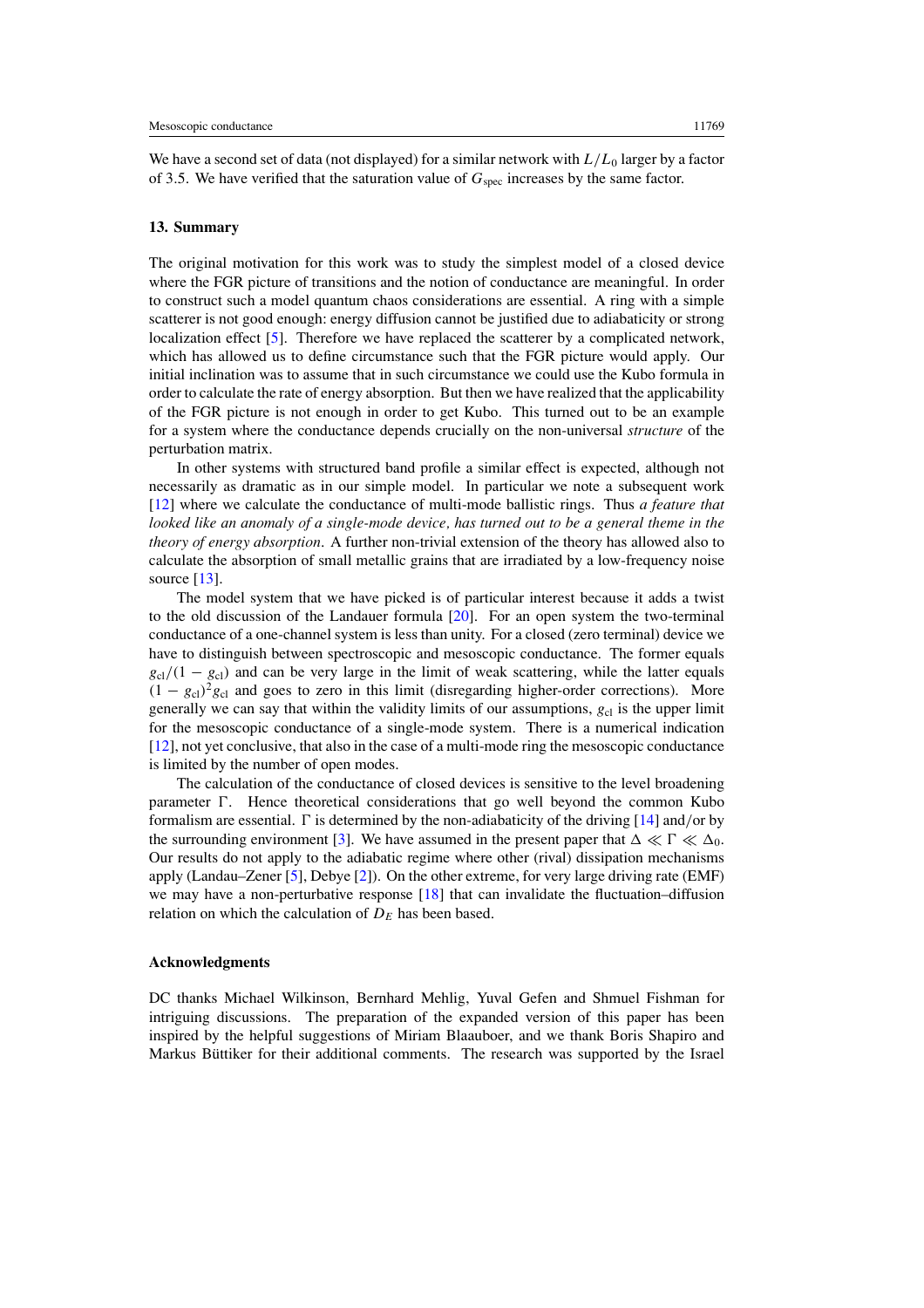<span id="page-15-0"></span>Science Foundation (grant No.11*/*02), and by a grant from the GIF, the German–Israeli Foundation for Scientific Research and Development.

#### **Appendix. The Kubo–Einstein and the diffusion–dissipation relations**

In this appendix we review the derivation of the Kubo–Einstein formula and the diffusion– dissipation relation following [\[11,](#page-16-0) [19\]](#page-16-0). The diffusion in energy space is deduced from the relation

$$
\frac{d\mathcal{H}}{dt} = \frac{\partial \mathcal{H}}{\partial t} = \dot{\Phi} \times \frac{\partial \mathcal{H}}{\partial \Phi} = -\dot{\Phi} \times \mathcal{I}.
$$
\n(A.1)

This exact relation holds both classically and quantum mechanically. In the latter case we have to use the Heisenberg picture. For simplicity of presentation we use a classical language and write

$$
E(t) - E(0) = -\dot{\Phi} \int_0^t \mathcal{I}(t') dt'
$$
\n(A.2)

averaging over an initial microcanonical preparation we get

$$
\langle (E(t) - E(0))^2 \rangle = \dot{\Phi}^2 \int_0^t \int_0^t \langle \mathcal{I}(t') \mathcal{I}(t'') \rangle_E dt' dt''.
$$
 (A.3)

Thus

$$
\delta E^2(t) = 2D_E t,\tag{A.4}
$$

where  $D<sub>F</sub>$  is given by equation [\(8\)](#page-7-0). On long times one can argue [\[21](#page-16-0)] that the probability distribution  $\rho(E)$  of the energy should satisfy the following diffusion equation:

$$
\frac{\partial \rho}{\partial t} = \frac{\partial}{\partial E} \left( \varrho(E) D_E \frac{\partial}{\partial E} \left( \frac{1}{\varrho(E)} \rho \right) \right), \tag{A.5}
$$

where  $\rho(E)$  is the density of states. The energy of the system is  $\langle \mathcal{H} \rangle = \int E \rho(E) dE$ . It follows that the rate of energy absorption is

$$
\dot{\mathcal{W}} = \frac{\mathrm{d}}{\mathrm{d}t} \langle \mathcal{H} \rangle = -\int_0^\infty \mathrm{d}E \, \varrho(E) D_E \frac{\partial}{\partial E} \left( \frac{\rho(E)}{\varrho(E)} \right). \tag{A.6}
$$

For a Fermi occupation  $\rho(E) = \rho(E)f(E)$  where  $f(E)$  is the occupation function. At zero temperature we get equation [\(20\)](#page-9-0).

### **References**

- [1] Büttiker M, Imry Y and Landauer R 1983  $Phys. Lett. A$  **96** [365](http://dx.doi.org/10.1016/0375-9601(83)90011-7)
- [2] The Debye relaxation mechanism is discussed by Landauer R and Büttiker M 1985 Phys. Rev. Lett. **54** [2049](http://dx.doi.org/10.1103/PhysRevLett.54.2049) Büttiker M 1985 Phys. Rev. B 32 [1846](http://dx.doi.org/10.1103/PhysRevB.32.1846) Büttiker M 1986 Ann. New York Acad. Sci. 480 194
- [3] Imry Y and Shiren N S 1986 *Phys. Rev.* B **33** [7992](http://dx.doi.org/10.1103/PhysRevB.33.7992)
- [4] Trivedi N and Browne D A 1988 *Phys. Rev.* B **38** [9581](http://dx.doi.org/10.1103/PhysRevB.38.9581)
- [5] Gefen Y and Thouless D J 1987 *Phys. Rev. Lett.* **59** [1752](http://dx.doi.org/10.1103/PhysRevLett.59.1752) Wilkinson M 1988 *J. Phys. A: Math. Gen.* **21** [4021](http://dx.doi.org/10.1088/0305-4470/21/21/011) Wilkinson M and Austin E J 1990 *J. Phys. A: Math. Gen.* **23** [L957](http://dx.doi.org/10.1088/0305-4470/23/18/004)
- [6] Reulet B and Bouchiat H 1994 *Phys. Rev.* B **50** [2259](http://dx.doi.org/10.1103/PhysRevB.50.2259)
- [7] Kamenev A, Reulet B, Bouchiat H and Gefen Y 1994 *Europhys. Lett.* **28** 391
- [8] For a review see '(Almost) everything you always wanted to know about the conductance of mesoscopic systems' by Kamenev A and Gefen Y 1995 *Int. J. Mod. Phys.* B **9** [751](http://dx.doi.org/10.1142/S0217979295000306)
- [9] Measurements of conductance of closed diffusive rings are described by Ramin M, Reulet B, Bouchiat H and Mailly D 1995 *Phys. Rev. Lett.* **75** [124](http://dx.doi.org/10.1103/PhysRevLett.75.124)